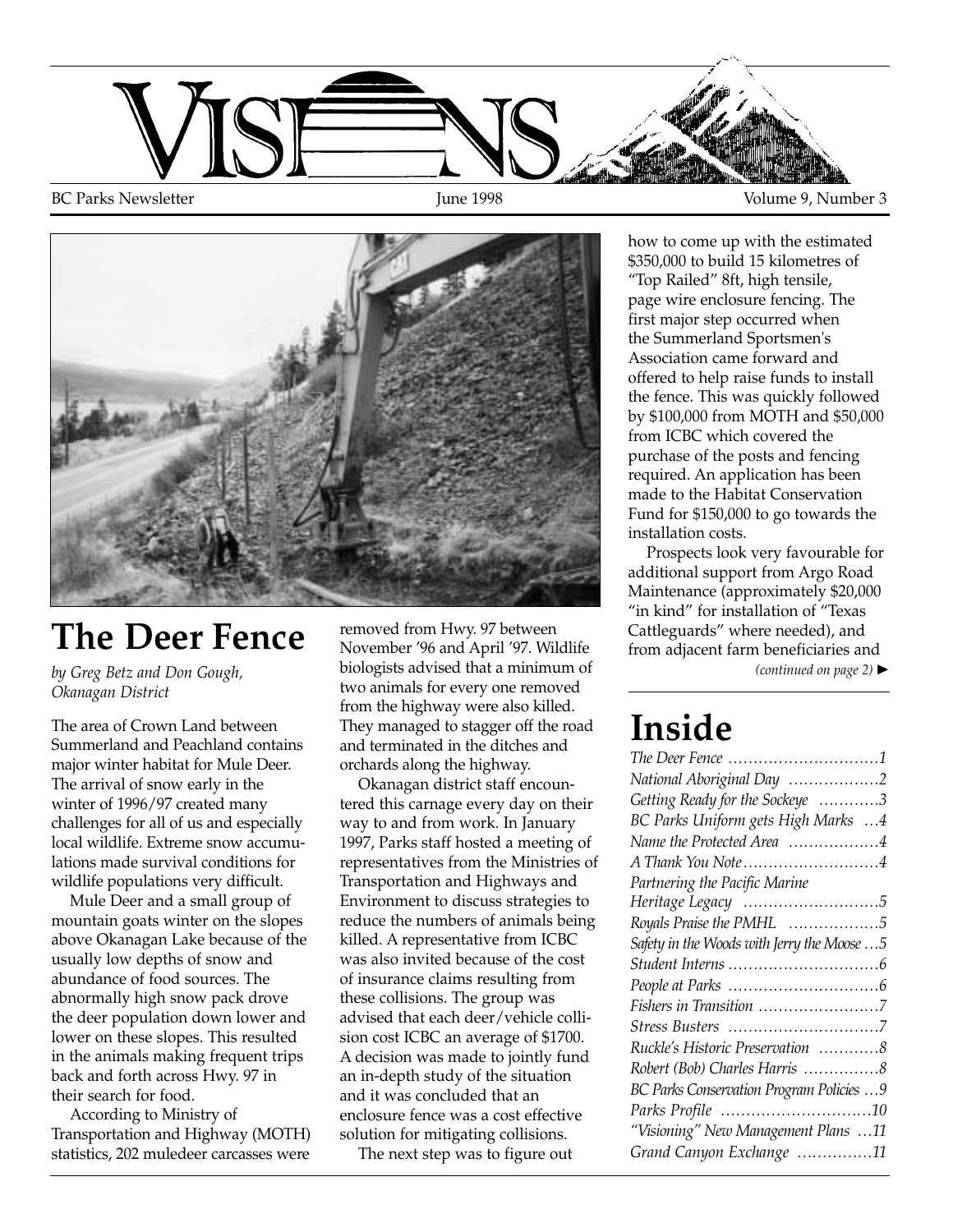

VISIONS is produced six times per year by BC Parks, Ministry of Environment, Lands and Parks to maintain commitment to quality service and stewardship and to encourage innovation by everyone directly involved or interested in BC Parks.

VISIONS Newsletter is posted on BC Parks' web site : www.elp.gov.bc. ca/bcparks/whatsnew/what.htm. As VISIONS is now available on the internet, please let us know if you would like to be removed from our mailing list.

To contact us regarding changes to the VISIONS mailing list or to receive a free subscription:

- call (250) 952-6709
- send an email note to ParkInfo@prkvctoria.elp.gov.bc.ca
- write to: VISIONS, BC Parks, 800 Johnson Street, Victoria, BC V8V 1X4 CANADA

Articles from readers are welcome. Deadline for material in the next issue is July 1, 1998.

> **Editor** *Nancy Chave*

**Contributors** *Roger Beardmore Greg Betz Ellen Ferguson Don Gough Mona Holly Dana Hubler Dave Kaegi Cathy Mackin Gordon MacRae Cecile McCarthy Mike Murtha Roger Norrish Stan Parkinson Gail Ross Paula Sibbald Pat Singer*

**Minister** *Cathy McGregor*

**Deputy Minster** *Cassie Doyle*

**Assistant Deputy Minister** *Denis O'Gorman*

#### *(continued from page 1)*

one large vineyardist located below the fenceline. Prospects are fairly certain the project will receive support from the Okanagan Wildlife Heritage Fund Society and/or the BC Wildlife Federation (BCWF) for approximately \$20,000 in contract coordination money.

There will also be substantial contributions of volunteer labour from club members of the Okanagan region of the BCWF. Their labour will be for the disassembly and removal of non-functioning sections of existing fencing and is valued at approximately \$20,000. The project was also very fortunate to receive additional contributions from Human Resources, Development Canada, who were very receptive to providing workers to perform site preparation/clean-up, native seed collection, revegetation of disturbed sites and highway flag persons when required during construction. The value of this labour is estimated at \$20,000.

To date, one kilometre of fencing has been completed within Okanagan Lake Provincial Park and work is well underway on the six kilometre section between the park and Peachland. It is hoped that the remaining eight kilometres to Summerland will be completed this summer for which all the materials have been purchased. Even during the preliminary planning and development for this project, media attention has been intense and very supportive. Many volunteers have been involved in working on the project. Area stakeholders, including commuters and farmers, are also supportive.

This has been a win/win project for all involved. ICBC for reduced accident claims, MOTH for improved road safety and maintenance, RCMP and Conservation Officer Service for reduced emergency response calls, Health for ambulance calls, and BC Parks, relative to road-kill carrion in and adjacent to popular provincial parks along this section of highway. Last but definitely not least, are the muledeer and mountain goats who won't be tempted to run the gauntlet of increasing traffic in the future.  $\square$ 

#### **National Aboriginal Day – June 21 Share in the Celebration**



June 21 is National Aboriginal Day, a day when all Canadians can celebrate the contributions Aboriginal peoples have made to Canada. In cooperation with national Aboriginal organizations,

the Government of Canada chose June 21 for National Aboriginal Day because it is also the summer solstice, the longest day of the year. For generations, many Aboriginal People have celebrated their culture and heritage on or near this day. Today, Canada is proud to recognize the rich cultural diversity and unique achievements of Aboriginal peoples with a national day of celebration. National Aboriginal Day is for all Canadians – so share in the celebration.



For more information about National Aboriginal Day, or to obtain information about Aboriginal peoples, visit the web site of the Department of Indian Affairs and Northern Development at: http://www.inac.gc.ca, call the department's Information Kiosk at (819) 997-0380, or contact Dawn Paul, First Nations

Employment Equity Representative for Environment, Lands and Parks at  $(250)$  387-3978.  $\Box$ 

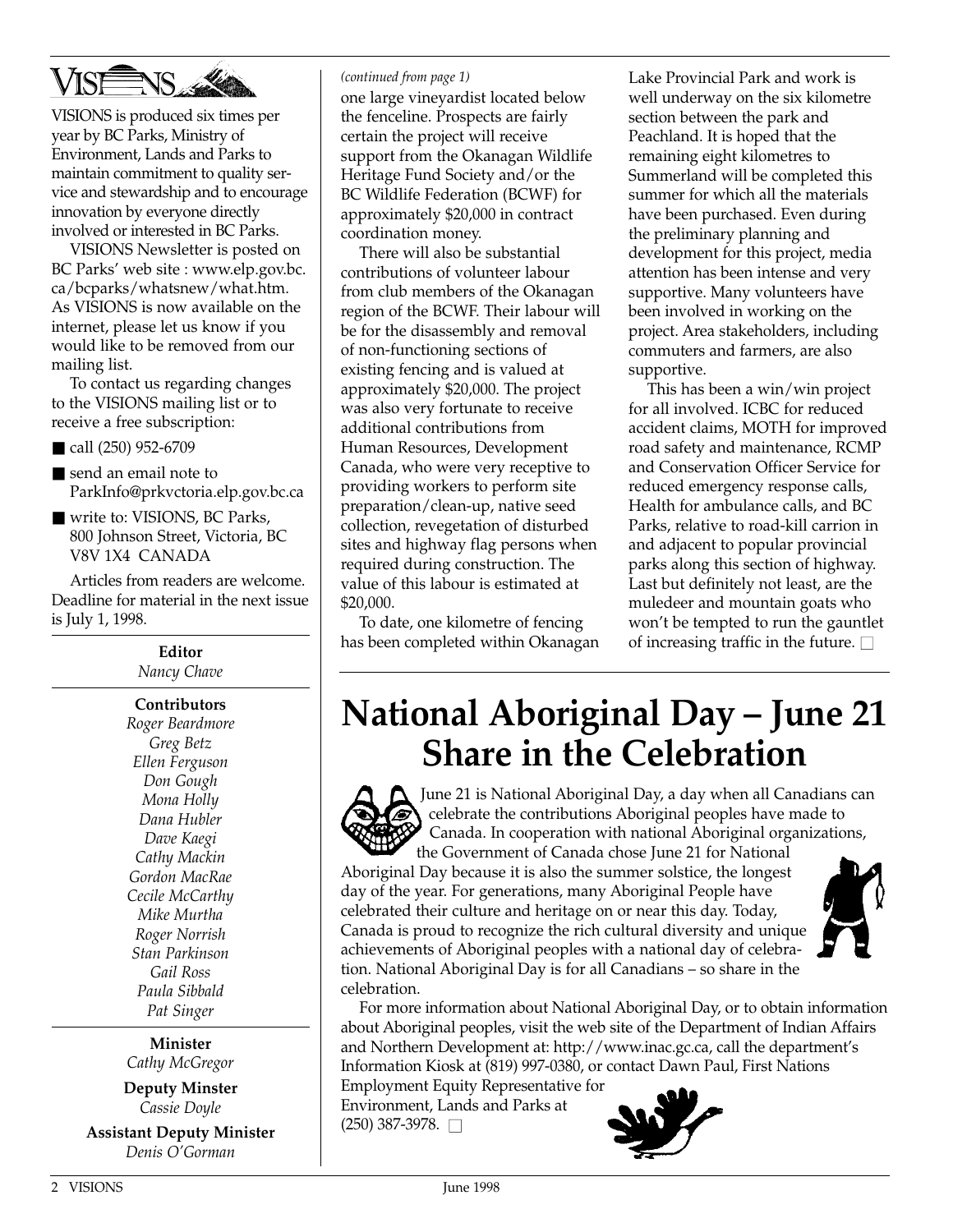# **Getting Ready for the Sockeye**

*By Stan Parkinson, Thompson River District*

During the summer and late fall of 1997 a lot of activity was taking place in Roderick Haig-Brown Park. The sound of hammering and the whine of chainsaws echoed along the river and trails. Two crews from Interfor, Adams Lake Division, were working to upgrade facilities for the 1998 "Salute to Sockeye" event. Each year the mill has donated labour and materials to upgrade a portion of trails as a job training experience for at least three summer students. This year was no exception, the students divided their time between the mill and park trails lost to washouts as the river changed course due to spring floods.

The mill also sponsored an FRBC project within the park, to rebuild some bridges and the viewing platform. Due to the time restrictions on working in the Adams River, the crew instead concentrated its time in the Upper Flume area (Bear Creek), a new addition to the park. This 5km hiking trail, with its many bridges and walkways, is named after a historic log flume built here in the early 1900s. Old sections of the flume still remain and are a reminder of a



*New style steel web stringers replace old log structure over Adams River spawning channel.*

time when environmental concerns were outweighed by the ease of floating logs down the river to the mill at Chase. The crew rebuilt two foot bridges and sections of trail previously closed due to visitor safety as years of neglect had taken their toll. The mill generously paid for new interpretive signage to

explain the history of logging and the importance of this early form of log transportation.

The FRBC crew then turned its attention to the viewing platform and the bridges used by visitors to the "Salute" event. An engineer designed the steel web stringers for the bridges with the decking and handrails of treated lumber. The 4m x 22m viewing platform was also rebuilt using treated beams and lumber to ensure longevity. It was left unstained to blend in with the surroundings as well as to be maintenance free. The project wound down in November leaving only minor work to be done in the spring before the thousands of visitors converge on the park to see the return of the scarlet salmon in the fall of 1998.

The Thompson River District would like to thank Interfor, Adams Lake Lumber Division, for its generosity and interest in Roderick Haig-Brown Park over the years.  $\square$ 



*Rebuilt viewing platform, using no-maintenance treated lumber.*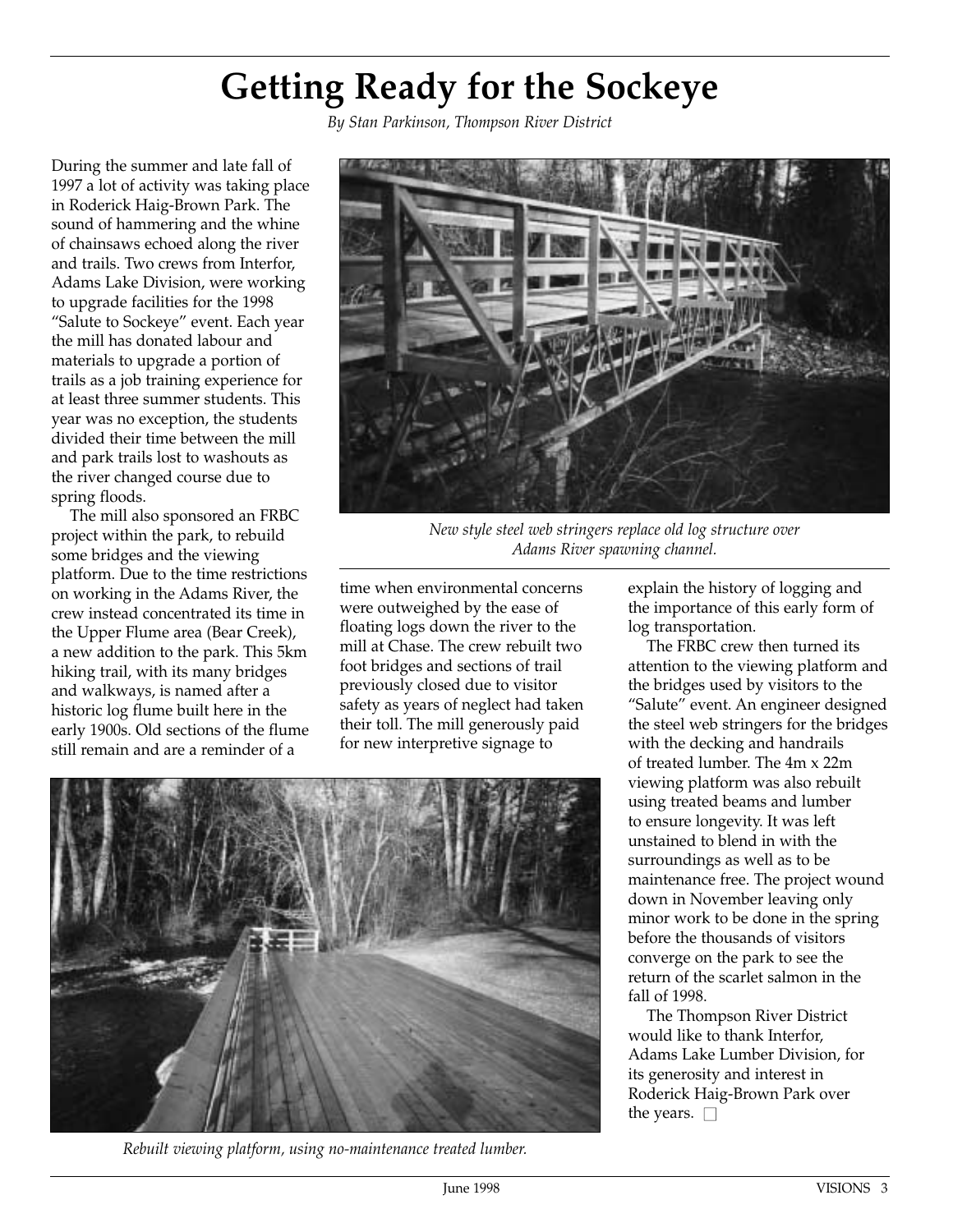### **BC Parks Uniform gets High Marks**

*by Pat Singer, Cariboo District*

I recently took an outdoor survival skills training course where participants were to spend three days and two nights in the bush. We were to mimic a real life situation of being stranded in the bush for a few days. We made our shelters out of what we would normally carry in our survival packs. Since I would be wearing my uniform if I were stranded, I put the uniform to the test.

I wore fleece long underwear (not uniform issue) under the pants and shirt. During the day I wore the fleece jacket that kept me comfortably warm as the weather was mild. At night I wore the gortex jacket and pants (no sleeping bag). As long as I kept my fire going I was warm and cozy.

It did not rain during the three days so did not get to test the gortex's resistance to water. When the wind came up during the day I put the gortex jacket on and was warm and comfortable.

I found the uniform easy to move around in and to sleep in. If it got wet, it dried quickly. I especially like the stretch in the pants - makes it easy to scramble over rocks and under trees.

All in all I would give the uniform a high rating. It looks smart, even when slept in. After three days I still looked presentable. I took the course with forest service employees who were quite envious of my uniform.

Although I did not wear them this trip, I want to give high marks to our uniform shorts. They are smart and professional looking, yet extremely comfortable. They dry quickly if wet and they stretch for climbing and bending.  $\square$ 



*Vistas of waving grasses that include rare plants and wildlife species define this protected area.*

# **Grasses and Vistas**

Grasslands are one of the rarest ecosystems in the province of British Columbia. Often considered wasteland, grasslands contain a rich variety of plant and wildlife species. Yet these undervalued ecosystems are among the most vulnerable in British Columbia. This protected area lies adjacent to a bustling, large interior community. Government agencies, interest groups, scientists and local citizens worked together to recommend this grasslands area to government as a protected area. In 1996 government designated this new protected area. Have you visited this protected area? Can you name it? *(Answer on page 6).*  $\Box$ 



#### **A Thank You Note** From the bears at Mt. Seymour Provincial Park

*Thanks for the new sign. We really liked the food from the cars but this is really appreciated!*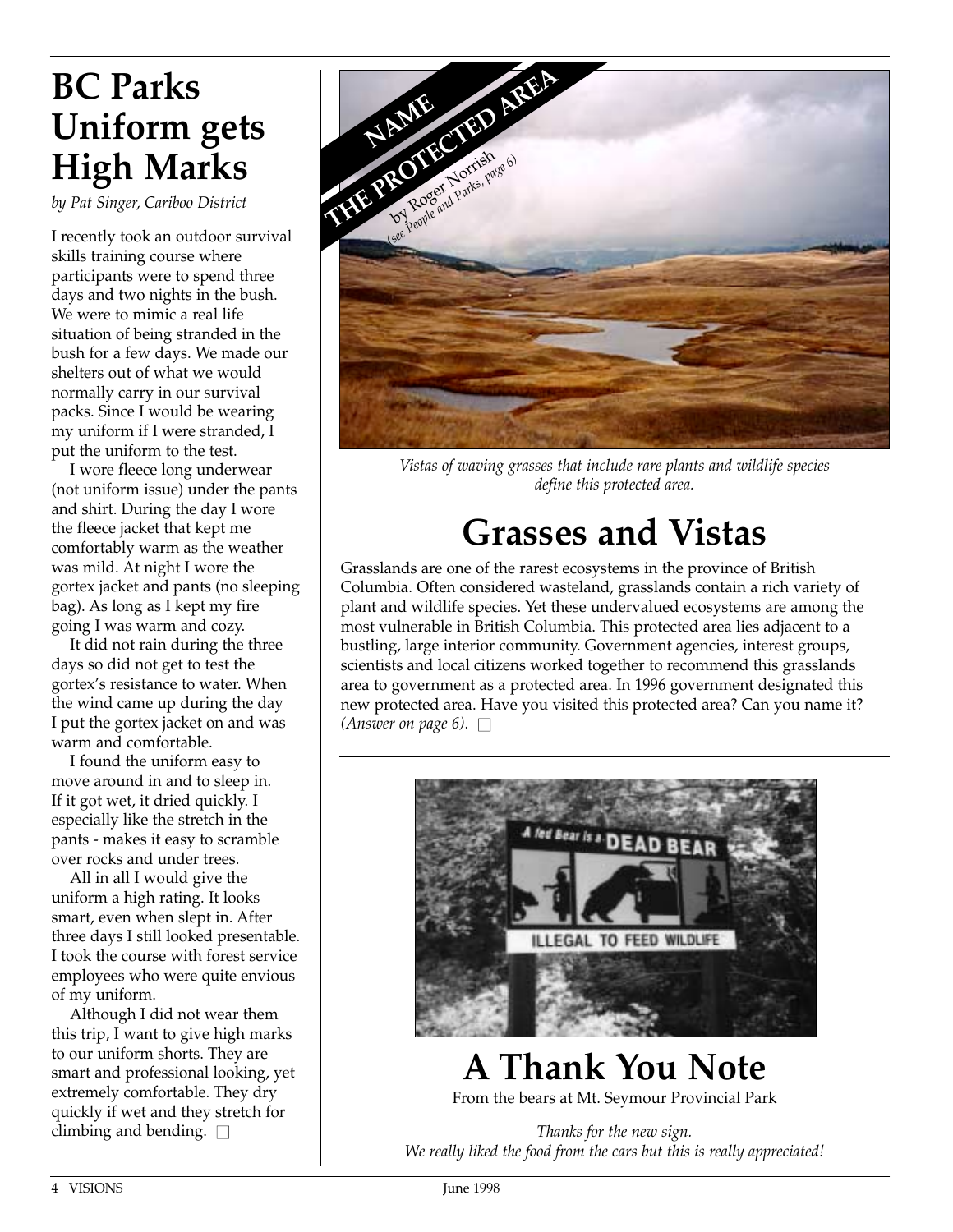## **Partnering the Pacific Marine Heritage Legacy**

*by Cathy Mackin, Parks and Ecological Reserves Management Branch, Victoria* 

The Pacific Marine Heritage Legacy (PMHL) is a five-year, \$60 million agreement between Canada and British Columbia to acquire lands in the southern Gulf Islands as part of an emerging network of coastal and marine protected areas. Canadians will have a new national park in the Strait of Georgia, and several new provincial protected areas along the whole coast.

A number of ministry staff work closely with staff of Parks Canada, Canadian Heritage on the PMHL program. Denis O'Gorman, ADM, and Colin Campbell, Director of Planning, sit on the management committee; Louise Goulet, Planning Services Manager, co-chairs the coordinating committee; Senior Planner Ken Morrison provides policy input and assists with coordination. Diane Moen, Land Administrator, and Ian Atherton, Senior Acquisitions Negotiator with the Crown Lands Branch, are involved with negotiations and property purchases; Cathy Mackin works on First Nation issues and sits on the history working group; Anthony Danks does Communications; and District Manager Dave Chater is responsible for interim management of the properties until the end of the agreement; Jim Morris provides planning assistance as required.

While BC and Canada want protected areas along the entire coastline, the southern Gulf Islands are of immediate interest to both Parks Canada and BC Parks because of the pressures of continuing development. Most of the 13 acquisitions have been in this area. Decisions will be made at the end of the agreement as to which will be part of the national park and which will be established as provincial parks.

Property in the Gulf Islands is difficult to acquire and very expensive. Many of the vendors are public-spirited and have accepted less than full market value in return for knowing that their land will be protected.

The Pacific Marine Heritage Legacy is being built "site by site, habitat by habitat". The direct acquisitions are being complemented by partnerships with the Islands Trust, Galiano Conservancy Association, and the Capital Regional District and others.  $\Box$ 

#### **Royals Praise the PMHL**

*by Cathy Mackin, Parks and Ecological Reserves Management Branch, Victoria* 

Princes Charles, William and Harry helped celebrate the Pacific Marine Heritage Legacy while they were visiting the province on a ski vacation in March.

At a public ceremony with some 300 guests, Prince Charles acknowledged the importance of saving the environment for future generations. He encouraged Premier Clark and Canadian Heritage Minister Sheila Copps to continue providing more resources for this vital project. He also thanked the families who have the vision to protect their land forever by selling it for parks purposes.

While District Manager Dave Chater was prepared to host Prince William on a helicopter flight over the Gulf Island protected areas, unfortunately, time ran out on the royals' agenda.

Dr. Louise Goulet, BC Parks Planning Manager, worked tirelessly as the liaison with Canadian Heritage, the Premier's Office and the Protocol Office, addressing the myriad details that go into a flawless royal reception. Congratulations to Louise and her colleagues for an excellent event!  $\square$ 

#### **Safety in the Woods with Jerry the Moose**

On March 2nd, Raft River Elementary School in Clearwater coordinated a Safety Day for 300 students from Kindergarten to Grade Seven. A wide variety of local agencies and individuals, all with concerns for safety in their areas of expertise, were invited to participate. BC Parks was asked if someone would talk about "safety in the woods"… and could we bring *The Moose*?

Due to the wide span in the ages of the participants, the BC Parks presentation varied from explaining the basic supplies necessary for a day pack when talking with the younger

*by Ellen Ferguson, Thompson River District*

students, to a discussion of camping ethics with the older kids. Everyone, of course, went away wearing a set of paper moose antlers.

Mascots were definitely the highlight of the day: Forestry brought Smokey, the Fire Department had Sparky, and BC Parks produced Jerry. One of the many high-school senior volunteers who were assisting with the event had offered to melt quietly in the moose costume in exchange for the day away from his usual classes.

The event was very well organized, with the students shepherded through at 20-minute intervals in groups of 10 or 12 by a parent, teacher, or high-school student. The little ones tried desperately to practice good manners, remembering to wait their turn, say please, etc. At the end of each session, the kids had chorused their thanks before moving on – the kindergarten class was hesitating. "Now what do you say?" prompted the parent-in-charge. Then the little darlings turned as one, waved, and called "Bye-bye, Jerry!" Working with *The Moose* is a humbling experience indeed!  $\square$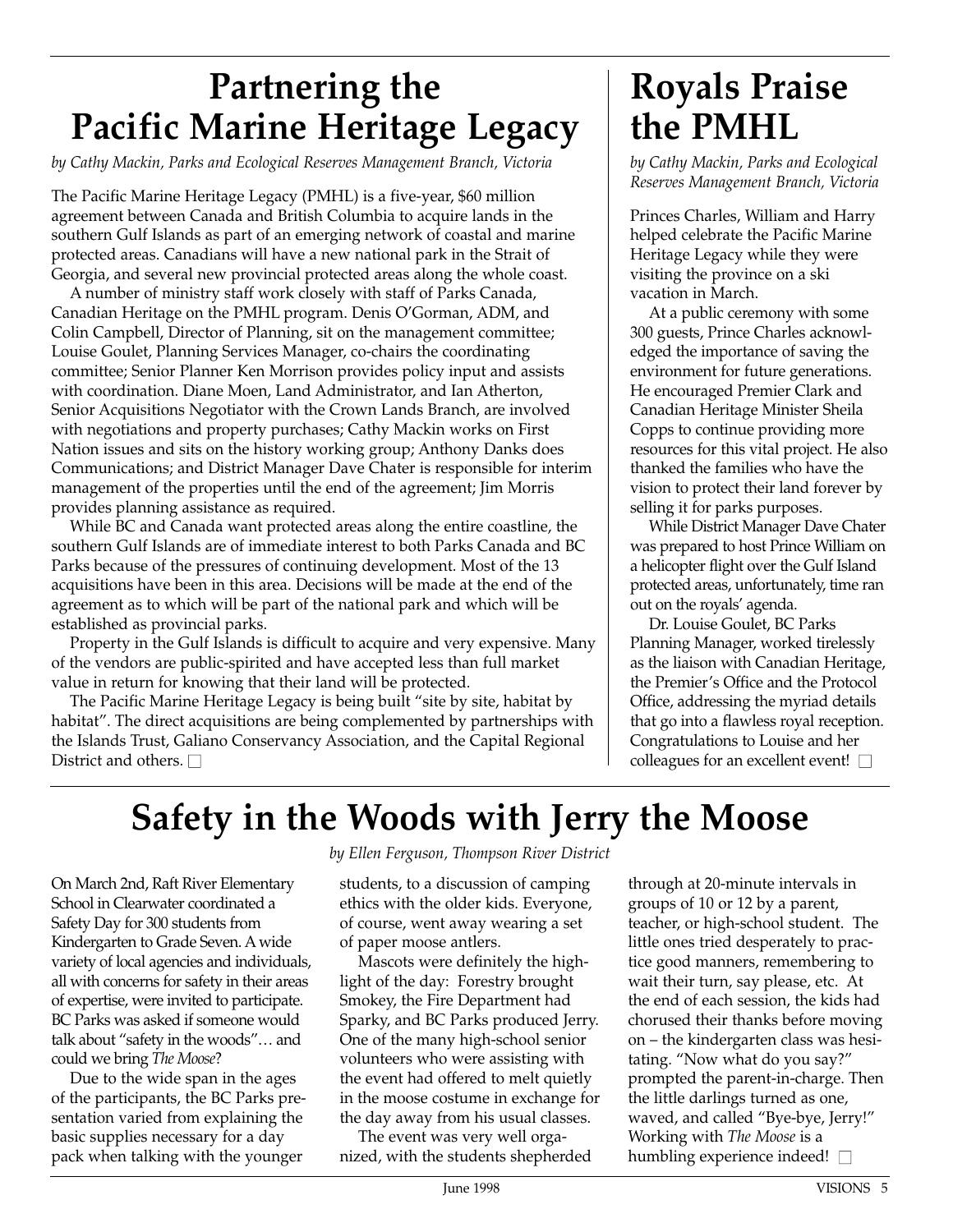#### **Student Interns**

*by Mike Murtha, Prince George District*

Since its establishment, the University of Northern BC in Prince George has developed an active partnership with BC Parks. Prince George District staff guest lecture, sit on advisory committees, co-author papers, hire co-op students, take courses and support graduate research. A recent development, the intern program, may have wider application elsewhere.

UNBC has an intern program, whose objective is to provide practical, related work experience for qualified senior undergrads. It differs from the co-op program in that students receive credits towards a degree and work as unpaid volunteers. The onus is on the student to find a suitable opportunity. A contract is then signed by the student, the employer and the responsible faculty member.

In spring 1997, the first internship in the Faculty of Natural Resources involved a student working with BC Parks to research and compile information that supported our involvement in a Land and Resource Management Plan. Currently another student is working with us, writing two Management Direction Statements as his project. The BC Parks' supervisor works with the faculty supervisor to assign an academic rating at the end of the project.

For the student, the benefits include meaningful work experience and a tangible product, which are both useful in seeking subsequent employment, as well as academic credits and exposure to a possible career path. The university builds stronger links with the community and can demonstrate to students the practical application of the knowledge and skills they are acquiring. The benefits for BC Parks include work that might not otherwise be done, and at an insignificant cost (we re-imburse the student for the \$225.00 course fee). It's also an opportunity for qualified students to learn about BC Parks and perhaps consider a future career with us – much as the old youth crew program used to provide a training ground. And the program strengthens our relationship with the university community.

Other universities and colleges may have a similar program. Our experience so far is that the program provides a win-win partnership that supplements our shrinking budget and provides essential work experience for students.

For more information on intern courses, see: http://www.unbc.ca  $\square$ 

### **People at Parks**

*by Paula Sibbald, Parks Division Services Branch, Victoria*



*Roger Norrish Management Planning Coordinator – Headquarters*

Roger was born and raised in Mission at a time when the area was quite natural. As a youth, Roger spent a lot of time in the outdoors, hiking, fishing and camping, primarily at Golden Ears Park and the Stave Reservoir area. He attended UBC, majored in Geography and graduated in 1966 with a Bachelor's Degree. In 1965, he joined the BC Parks Branch of the Youth Crew Program as a foreman – his first boss was the late Harold Lewis. In 1970, he won a competition as a Systems Park Planner in Victoria where he worked until March of 1974, and then moved to Smithers as the Regional Manager for the new Skeena Region. In 1980 he came back to Victoria as the Land Use Assessment Officer, working on some of the large resource projects proposed to government by BC Hydro and the mining industry. His duties involved assessing impacts on park and outdoor recreation values. In 1987, he moved to his current position

of Management Planning Coordinator. Roger's current responsibilities include developing policy, establishing and maintaining provincial standards and working with headquarters and field officers in implementing the management planning program.

Roger, being a long tenured "Parkie" says he is in the twilight of his career and feels that he can serve as a mentor to new people coming to BC Parks, given his long and varied experience. Once retired, Roger hopes to spend more time with interests such as writing, music, photography and his continued involvement with protected areas in other parts of the world.  $\square$ 

> *Answer from page 4: Lac du Bois Protected Area.*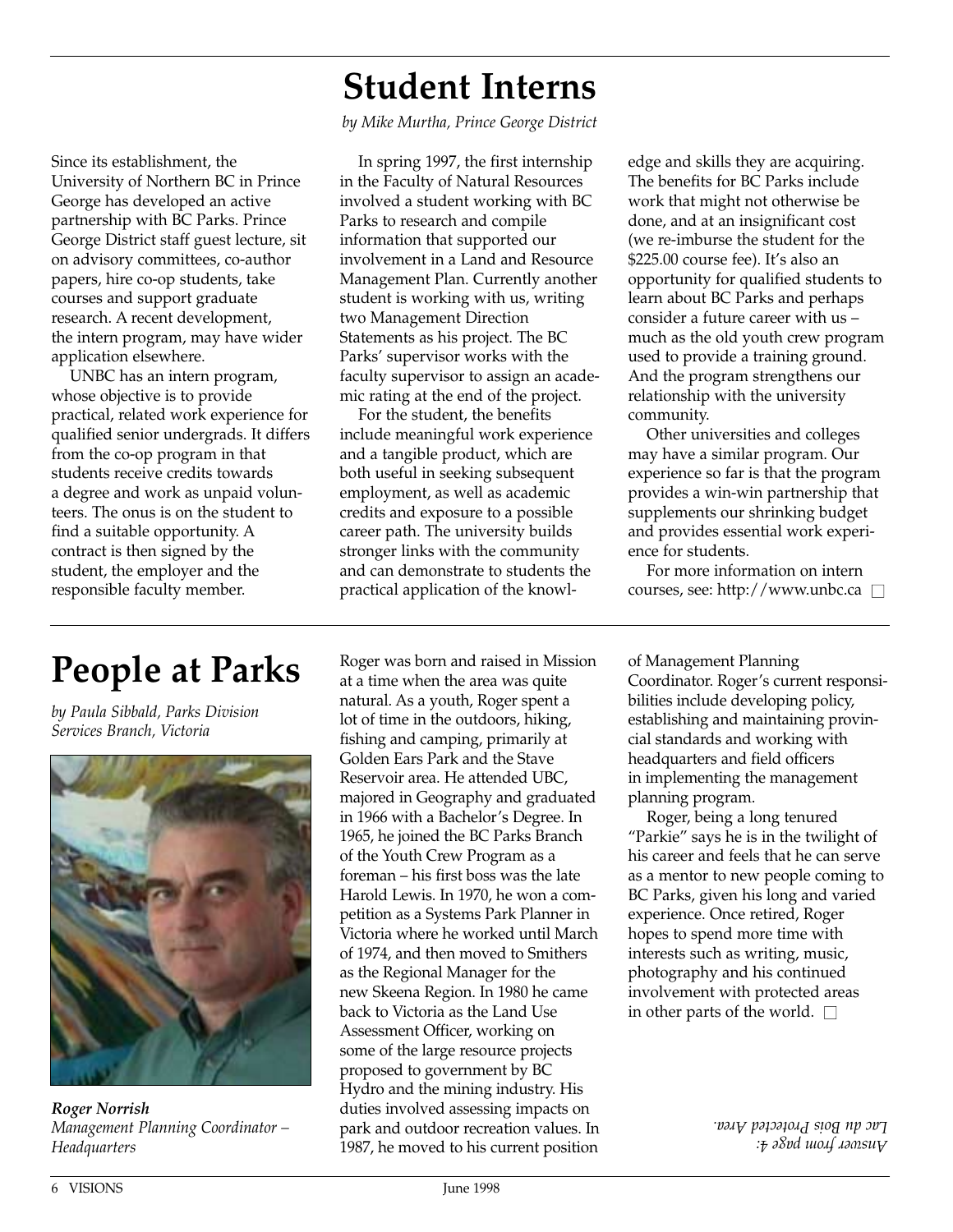# **Fishers in Transition**

*by Cecile McCarthy, North Island Fisheries Transition Initiatives Society*

1995 was a bad year for the BC salmon fishing industry, but Campbell River United Fishermen and Allied Workers' Union representatives Rick Frey,

Steve Pitman and Darrel Enger were confident that government funding was available to create employment and training opportunities for "fishers in transition" – those who realized a need for alternate career choices.

Concerned about deteriorating fish habitat, the three organizers chose clearing pollution from local streams as a pilot project. Working out of the Union office, they negotiated funds for a 10-week period during which participants' skills and employment options would be enhanced. The North Island Fisheries Initiatives (now operating as The North Island Fisheries Transition Initiatives Society) was off and running!

Work and training were provided in habitat restoration, stream mapping and inventories, salmon enhancement and public awareness, community enhancement, eco-tourism, small business



*Laying the foundation for the covered fuel storage facility in Strathcona Provincial Park.*

development, marketing and recycling, first aid, computer skills, job search and resume preparation.

As well as several watershed enhancement projects, N.I.F.T.I.S. has assisted BC Parks in upgrading picnic sites and trails at Rebecca Spit on Quadra Island, dangerous trees have been removed from the Quinsam River and Main Lake, and outside port Hardy on the north end of Vancouver Island, a system of picnic sites and trails beside the Marble River have been manicured for the public's enjoyment.

Most recently, the construction of a covered fuel storage facility has been completed in Strathcona Provincial Park at Buttle Lake Headquarters. The shelter compliments a cluster of buildings nestled beneath towering rock formations draped in westcoast forest growth. The babbling bubbling music of a slivered waterfall echoes through off-season silence while the site awaits warmer weather, the removal of shutters and the smell of fresh-brewed coffee announcing the Parks personnel and visitors have begun to enjoy a slice of super natural BC.  $\square$ 



*The completed fuel storage facility.*

#### **Stress Busters**

Practice preventative maintenance on yourself, your car, your appliances and your relationships.

Do something for somebody else.

Eliminate destructive self-talk. *"I'm too old … I'm too fat"*

Do nothing which, after being done, leads you to tell a lie.

Manage your money with care.

Restrict the amount of caffeine you use.

Exercise and stretch.

Nurture your sense of humour.

Simplify, Simplify, Simplify

Remember, if you win the rat race, you are still a rat.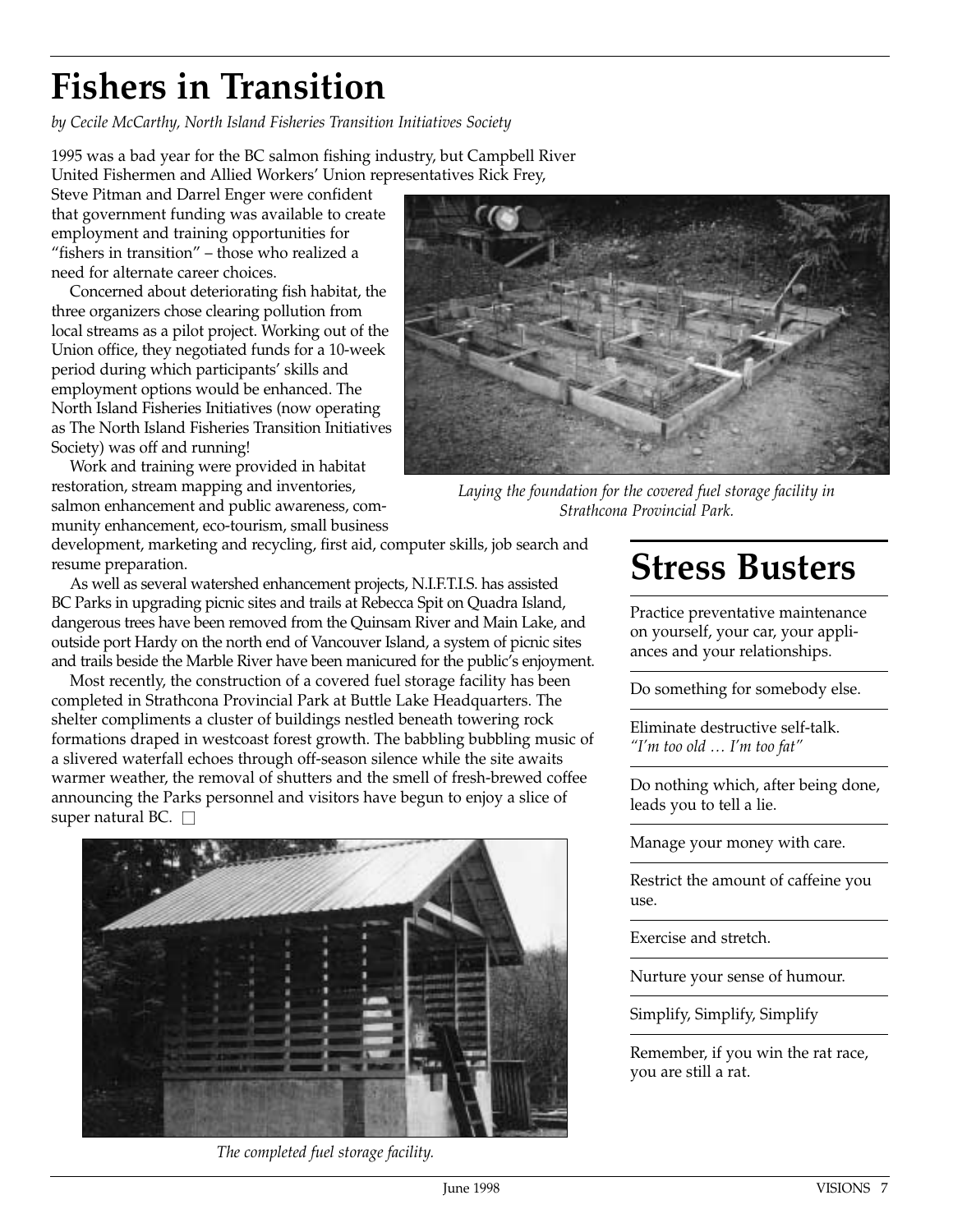#### **Ruckle's Historic Preservation**

*by Dana Hubler, E-Team Communications*

The history of Ruckle Provincial Park is being preserved with the help of the E-Team. An E-Team work crew, sponsored by Silvifor Resource Consultants, has spent 10 weeks conserving the original Ruckle family farmstead. With the guidance of Gwen Ruckle, who still lives in the Alfred Ruckle House, E-Team supervisor Neil Mossie and five youths have worked to clean and improve the site while maintaining historic integrity.

"When we spoke with Gwen Ruckle, we learned that the Ruckle family had very carefully built all their buildings on either a northsouth and east-west bearing using a sextant," explains Mossie. "Once we learned this, we made sure to build the pathways and fences following those bearings."

To blend in with the site, rather than using treated, pre-cut fence posts, the E-Team used untreated cedar, cut by hand, to build a new picket fence. They burned the bases of the posts to protect against rot, a technique used in the building of the original fences.

New gravel paths were built around the 120-year-old Henry Ruckle House and the house received a new coat of weatherprotecting paint.

In addition to on-the-job skills training, the five E-Team members have received 10 days of formal training in first aid, fire suppression, Workplace Hazardous Materials Information System (WHMIS) and workplace safety.

A second E-Team will continue work in Ruckle Provincial Park starting in September.  $\square$ 



*The E-Team crew working on the historic Henry Ruckle House site.*

# **Robert (Bob) Charles Harris**

*by Gail Ross, Prince George District*

*Editors Note: Gail's article on Bob was printed in the last Visions without the knowledge that she intended to write a longer article on him.*

On February 5, 1998 B.C. lost one of its true outdoorsmen. Bob Harris had a great interest in historical research and the heritage trails in B.C. His attention to detail, and his incredible precision not only made him an outstanding researcher – but a highly respected civil engineer.

Bob's professional accomplishments in B.C. read like an engineering "who's who" with the design and/or erection of 100 bridges, and the managing/ engineering of over 50 bridges, 130 buildings, and numerous processing plants, cable structures, conveyors and cranes.

Having known Bob since a I was a child, I found that as my career in BC Parks progressed I often turned to Bob for his historical expertise. Whether it was preparing an interpretive sign on a historical trail, checking mapwork for one of our existing trails, or accumulating information on any historical trail that was proposed for protection, Bob always seemed to have the information and answers at his fingertips. And usually the next day a package would arrive for me complete with maps, diary extracts and personal anecdotes. I have never known anyone that could hold a candle to Bob in terms of Service Quality!

For years, Bob's unparalleled skills as a map-maker, hiker, and historian were chronicled in over 75 hiking trail articles in *BC Outdoors*, and later in his book *The Best of B.C.'s Hiking Trails*. He was an active member of the North Shore Hikers, the Federation of Mountain Clubs, the Outdoor Recreation Council and the Vancouver Natural History Society.

Bob often served as the navigator/researcher on the annual Federation of BC Naturalists field trips. Three years ago I accompanied him on a trip to the Ilgachuz – and his dry humour, local knowledge and outdoor leadership qualities made the experience a true pleasure.

As well, Bob served as a volunteer Ecological Reserve Warden for Bowen Island Ecological Reserve from October 1980 to September 1994.

So Bob, thank you for sharing your incredible knowledge of BC's trail heritage over the years. And although I know some of the written information you collected will make its way to BC Parks – it won't be the same without the researcher who pulled it all together.  $\square$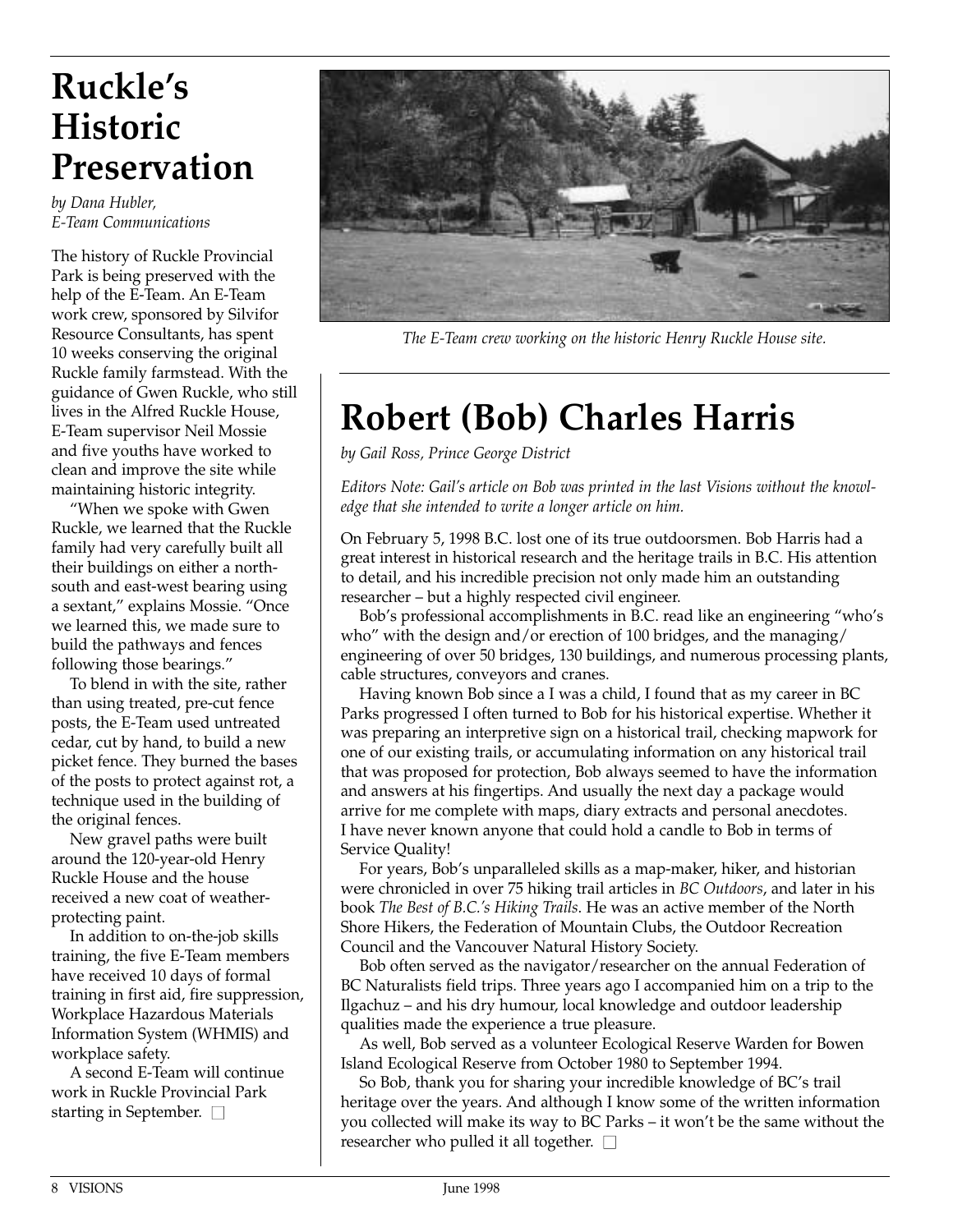# **BC Parks Conservation Program Policies**

*by Mona Holley, Parks and Ecological Reserves Management Branch, Victoria*

The BC Parks Conservation Program Policies describes the current policies that direct the day-to-day and long-term actions under which the Parks Division manages the natural and cultural values within British Columbia's system of protected areas. Its purpose is to provide a comprehensive guide for BC Parks' managers, and further, a public

measure that ensures provincially consistent standards are followed and that field activities reflect the overall goals and objectives of BC Parks and the province.

This document is the first consolidated release of these policies. There will be occasional updates to this policy document since the Conservation Program Policies are evolving.



*One of Bob's trail maps (from The Best of B.C.'s Hiking Trails).*

The policy document is one of three parts of the BC Parks Conservation Management Program. Parts 2 and 3 are currently being developed. Part 2 will contain strategic directives to assist BC Parks staff face the challenge of effectively managing and protecting the natural and cultural heritage values found in British Columbia's protected area system. Procedural guidelines will be outlined in Part 3. This will be a dynamic document, which will contain contemporary conservation management methods and techniques consistent with approved policies.

The Conservation Program Policies provide direction for all aspects of natural and cultural conservation management, including the management of vegetation, wildlife, geologic (including palaeontologic), marine, and cultural heritage values. In addition, the policies provide guidance on conservation management activities such as research, inventory, monitoring, and data management.

Each section of the Conservation Program Policies document provides definitions, summaries and interpretations of relevant legislation, and policy statements respecting specific conservation management areas. In general, policy direction is provided for the management of representation, biological diversity, conservation and use, special features, manipulation (for e.g., hazard trees), exotic species, and knowledge.

Only limited copies are available for distribution. The complete document is available for viewing on the BC Parks website under What's New at http://www.env. gov.bc.ca/bcparks  $\Box$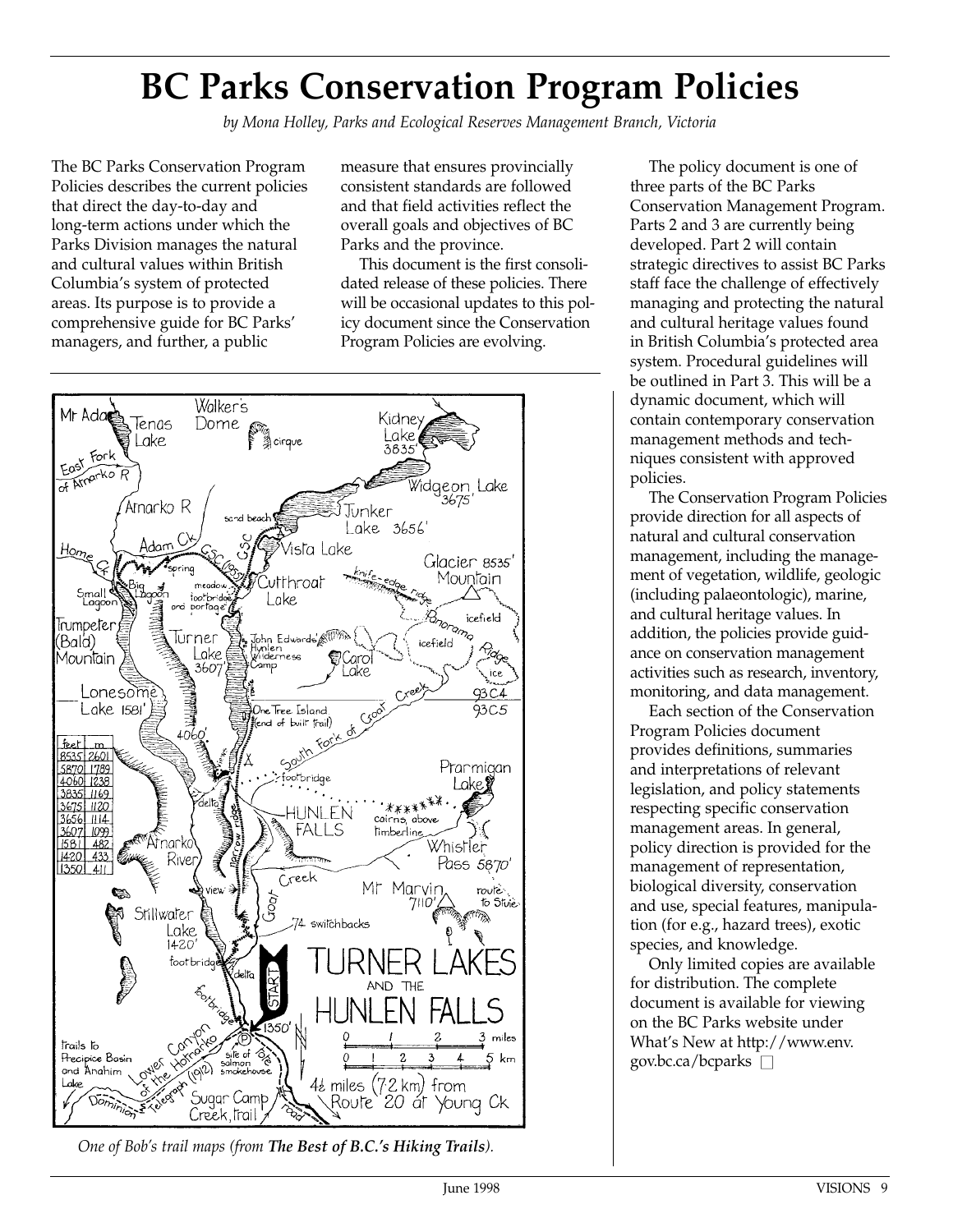# **Parks Profile**

*by Roger Norrish, Parks and Ecological Reserves Planning Branch, Victoria*

*B.C.'s provincial parks provide a rich natural and cultural legacy for the people of British Columbia and their visitors. But the protected areas we enjoy today resulted from the hard work, dedication and vision of numerous people, organizations and groups over the past 87 years. This essay begins a series devoted to these builders who laid the foundation for our existing provincial parks, ecological reserves and protected areas. Mr. E.G. Oldham, BC Parks Branch's first director, is the subject of this essay.* 

The year 1948 is pivotal in the history of BC Parks. In that year, the provincial government responded to the increasing public use of provincial parks and forest land by establishing a Parks Division of the B.C. Forest Service. To lead this new agency, the Forest Service appointed Earl Gagnon Oldham as Forester in charge.



*Cy Oldham circa 1950.*

Mr. Oldham, a professional forest engineer originally from New Brunswick, inherited a park system of 58 parks covering over 4.3 million hectares. To manage this vast area of parks, Mr. Oldham faced severe challenges including few staff, a small operating budget and high public expectations.

Charlie Velay, retired former director of BC Parks Operations and one of the first employees Cy Oldham hired, recalls Mr. Oldham was the right person to get the fledgling park agency underway. Charlie remembers Mr. Oldham as a forthright man; imposing in physical stature; and,

courageous under trying circumstances. Moreover, he remembers Oldham exuded confidence and strong leadership qualities as illustrated by his rise to the rank of captain in the Canadian Army during World War II.

Cy Oldham moved quickly to develop a role for the new Parks Division. He set out immediately to hire a competent staff to run the new agency. In the spring of 1949, for example, Mr. Oldham recruited several forestry graduates from the University of British Columbia including Bob Ahrens, Lloyd Brooks and Bob Broadland. These men and others hired in those early years formed a nucleus of park officers who laid the foundations for a vigorous, forward looking new agency.

Cy Oldham launched another major initiative by establishing a budget for the Division. Besides staff salaries, the Division required funds to underwrite a program of park development and management. Indeed, Mr. Oldham recognized a genuine need to respond to the day use and campground trends so evident in other parts of Canada and the United States. Thus, Oldham oversaw a shift from establishing and managing large area parks to emphasizing the development of recreation oriented and more accessible provincial parks.

Over the next six years, Cy Oldham and his staff introduced significant change to the management of provincial parks. These changes included:

- placing park officers into strategic Forest Service districts including Kamloops, Prince Rupert and Nelson;
- raising the profile of British Columbia's provincial parks by participation in such conferences as the BC Natural Resources Conference where Oldham encouraged staff to present papers and participate in discussions;
- creating an effective infrastructure to support the Division such as the Langford workshop, the construction program and wildlife management program;
- shifting the emphasis in reconnaissance and planning of established large area parks to identifying new parks in specific regions of the province such as the Sayward Forest;
- directing the energies of the Parks Division to a series of key capital development projects – E.C. Manning Park; Mt. Seymour Park road; Champion Lakes road and campground; Okanagan Lake campground – which resulted in a highly skilled staff and significant recreational facilities for the public;
- placing park rangers in key provincial parks such as Wells Gray and E.C. Manning; and,
- starting the BC Parks Division Youth Crew program that ran successfully for over 30 years.

Charlie Velay recalls a story that illustrates Cy Oldham as a man of action. During work on Mt. Seymour Park, Oldham directed Charlie to construct rope tows on the mountain. Unfortunately, Charlie had to inform Mr. Oldham that neither he nor anyone else in the Parks Division had the expertise or knowledge to build this type of facility. Oldham immediately sent Charlie and his colleagues Mac MaGowan (engineer-in-training), Don Macmurchie and Olie Johansen on a tour of ski areas in the northwest United States. After two weeks of visiting such sites as Mount Baker, they returned and built the rope tows that winter. Thus, the beginning of one of the prominent ski areas in the Lower Mainland.

The eight years Cy Oldham lead the Parks Division from 1948 to 1956, saw its share of controversy. The public debate over the decision to ▲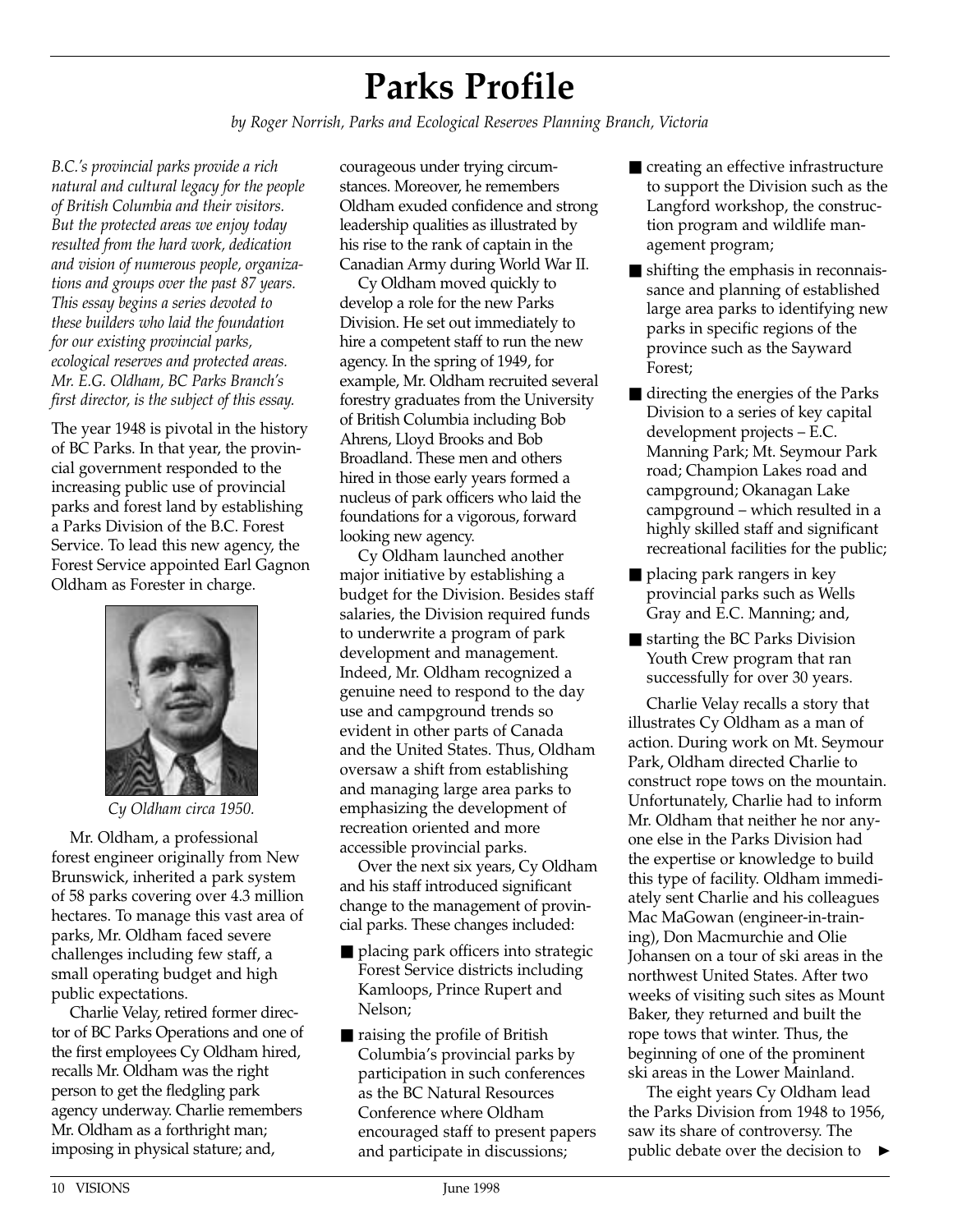# **"Visioning" New Management Plans**

*by Roger Beardmore and Dave Kaegi, Future Legacy Consulting Group*

The Strathcona District has launched a new approach to conduct "visioning workshops" as an important early step in the preparation of management plans for Jedediah, Cape Scott and Scott Islands Provincial Parks. Management plans are a critical tool for managing our protected areas. The requirement for public involvement and input in the management planning process is a necessary, but often challenging task. It is not always simple or straightforward to reconcile the views and values of people who may have widely divergent personal "visions" of the future for protected areas.

So, how do we approach this daunting task? Well, there are many ways to conduct visioning exercises. Most techniques seem to be aimed at small groups of people (such as government leaders, company executives, etc.) who already have a great deal of common ground in their search for a common vision. When dealing with the public at large, however, there is considerably

less likelihood for such commonality. Our approach at Future Legacy is to ensure that there is a level playing field for everyone. Ground rules are established at the outset of each workshop. Everyone's ideas are equal and welcome. There simply are no "bad" ideas! As independent facilitators, we encourage all participants, including park staff, to contribute. There is a high degree of comfort in the process because it affords anonymity, unless the author of an idea wishes to elaborate. All ideas are "posted" and then the participants discuss them and group them collectively. Through an iterative process of discussion and collaboration of ideas, a vision emerges that blends everyone's interests and concerns. This process is highly inclusive and maximizes ownership in the final result.

The process can usually be conducted in a half-day or less – sometimes in less than two hours! The discussion during the grouping exercise is free-ranging and exciting.

Some facilitation may be necessary to keep things on-track, but everyone's ideas are visible and can ultimately be connected to the final vision. Comments from participants so far have been extremely positive – mainly because the process is so collaborative, and does not permit a "stacked" agenda or dominance by particular interest groups.

The value of conducting such a "visioning exercise" early in the management planning process is that it clearly establishes the framework for later discussion of specific issues and development concepts. All future debate, in fact, can be referred back to the vision, and ideas can be validated against their compatibility with the vision.

So, "hats off!" to Kris Kennett and the Strathcona District for their leadership and their continuing quest to develop better ways of involving the public and to produce better management plans.  $\square$ 

 $\blacktriangleright$  flood Buttle Lake clouded the future of the Strathcona Provincial Park. Tweedsmuir Park's boundaries were dramatically altered following the decision to approve the Kemano project. Through such significant land use decisions, the public became aware of the value of provincial parks and the vulnerability of wilderness.

Cy Oldham left the provincial public service in 1956 to pursue private endeavours. Less than a year later, the Parks Division joined the Fish and Wildlife Branch to form the new Department of Recreation and Conservation. In no small measure, Cy Oldham contributed to the emergence of this new department dedicated to the conservation of resources and the provision of outdoor recreation opportunities.  $\square$ 

#### **Grand Canyon Exchange**

*by Gordon MacRae, Skeena District*

An idea was germinated three years ago by Jim Brady, the (then) Superintendent of Glacier Bay National Park (Alaska, USA), while he was rafting on a river management trip with Tom Elliot (from Kluane National Park, Yukon, Canada) down the Tatshenshini River. The idea was to do a people and information exchange with Grand Canyon National Park, Arizona. It was thought that since many of the permit requirements and processes were "borrowed" from the Grand Canyon in the first place, when restrictions were introduced on the Tatshenshini-Alsek river system



*Snow in Grand Canyon from South Rim.*

by Glacier Bay, that we had many issues and concerns in common. After several discussions, and

tentative plans put forth, the idea

*(Continued on page 12)* ▲